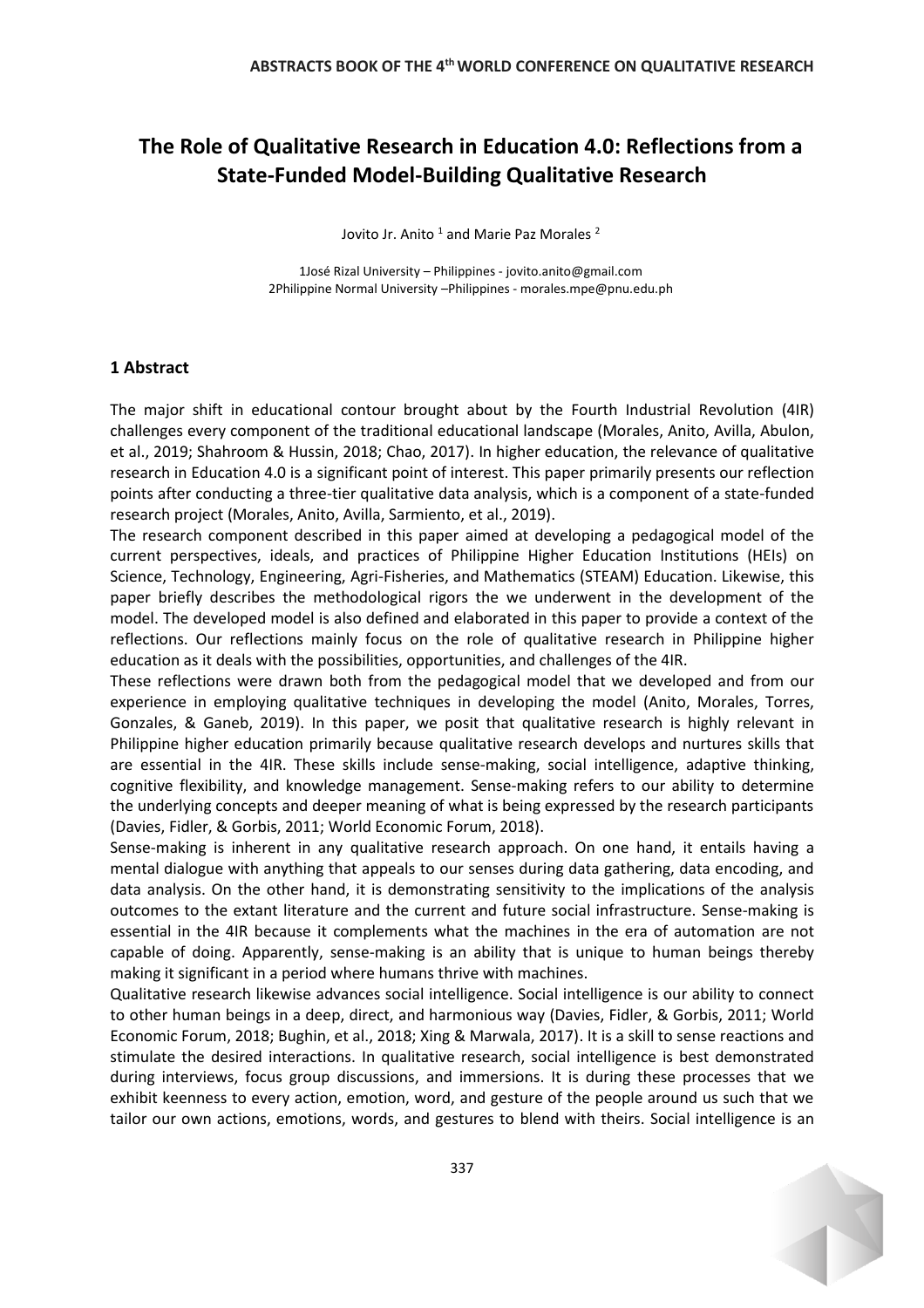indispensable skill in the 4IR as workers need to collaborate and build relationships with people across social and cultural settings.

Like sense-making, social intelligence is another advantage of humans over machines which makes it relevant in the 4IR. Adaptive thinking is another skill that qualitative research builds among researchers. It is our ability to respond to unique and unexpected circumstances and to figure out solutions appropriate to emerging problems (Davies, Fidler, & Gorbis, 2011; World Economic Forum, 2018; Bughin, et al., 2018; Xing & Marwala, 2017).

The emergent nature of a qualitative investigation requires us to deal with serendipities across all stages of the research process thus inducing adaptive thinking skills. Adaptive thinking likewise pertains to our ability to deal with conceptual variations especially in addressing discrepancies between generated knowledge and existing social theories and constructs. The disruptive nature of the 4IR proffers uncertainties and randomness in all aspects of life thereby making the adaptive thinking skill essential. Qualitative research also nurtures cognitive flexibility (Xing & Marwala, 2017) and transdisciplinarity (Davies, Fidler, & Gorbis, 2011).

Qualitative research necessitates understanding of concepts across multiple disciplines such that researchers are able to think of multiple perspectives simultaneously during data collection and data analysis. This is demonstrated as our ability to analyze data with openness, especially those data that represent diverse epistemological and ontological groundings.

Consequently, this unravels every conceptual variation and discrepancy in the form of a conceptual model. While some qualitative approaches require us to suspend our conceptual prejudices in dealing with data, framing the data in a specific disciplinal context helped us in understanding the responses of our participants in our research. Cognitive flexibility is necessary in the 4IR. The seamless interaction of skills and opportunities requires graduates whose competencies represent an amalgamation of multiple perspectives. They are graduates who are able to speak languages of multiple disciplines. As experienced in our research, being able to converse in the language of a broader range of disciplines proved helpful in analyzing verbal data.

Knowledge management is another skill that is deemed relevant in the 4IR. Knowledge management, the ability to discriminate and categorize information, is fundamental in qualitative data analysis (Xing & Marwala, 2017; Davies, Fidler, & Gorbis, 2011). We discriminate information according to the conceptual demands of the emerging categories and themes and according to what is essential in building our thesis or model. At certain point in the study described in this paper, we encountered ideas that are important but are not relevant in our ongoing analysis. Hence, knowledge management is imperative. The upsurge of sophisticated information sources and knowledge exchange platforms in the 4IR results to a massive influx of data that we need to discriminate according to importance and relevance.

This makes knowledge management an essential skill in the 4IR. Qualitative research nurtures skills that are crucial to the economic, industrial, and social infrastructure in the 4IR. It deals with uncertainties and randomness which characterize the fourth industrial revolution. We argue that qualitative research is an essential component of Education 4.0, especially in Philippine higher education. Hence, integrating the principles and practices of qualitative research in Philippine higher education curricula, especially in STEAM, is deemed appropriate.

**Keywords:** qualitative research, Education 4.0, 4IR, STEAM Education, STEM Education, Philippines